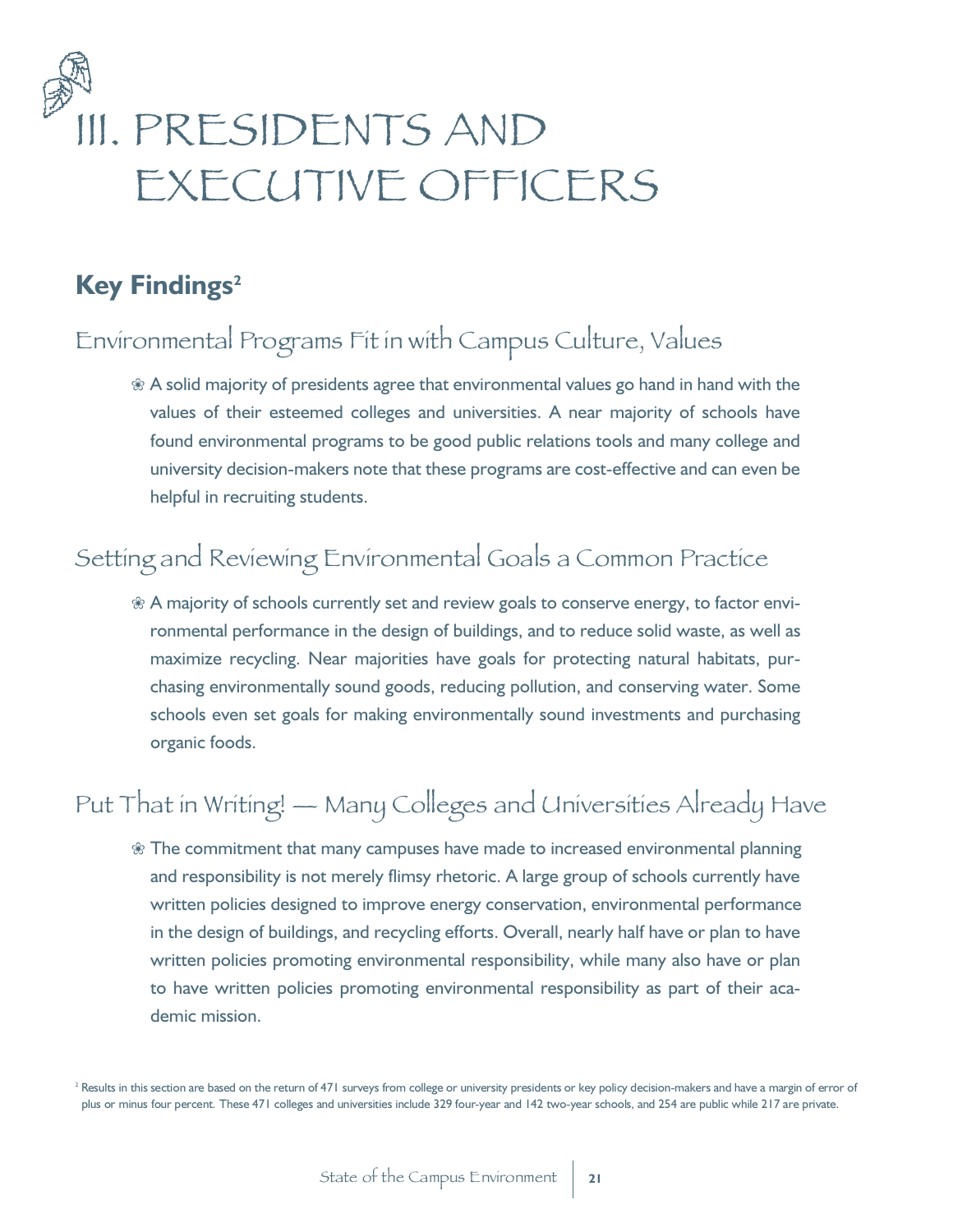# Campuses Hire Professionals to Handle Environmental Matters

 $%$  Another way American colleges and universities have stepped up efforts to improve the handling of environmental matters is to hire staff to tackle important issues and implement programs. A majority of colleges and universities have hired a recycling coordinator, while many have also hired an energy conservation coordinator, a full-time administrator to deal with environmental issues beyond compliance, and even a green purchasing coordinator.

# Future Environmental Programs Face Roadblocks Ahead

 $%$  While colleges and universities have increased efforts to improve campus environmental performance, problems still abound. A strong majority of presidents cite inadequate staff time, more pressing campus needs, and inadequate funding as concerns in the expansion of environmental programs. In addition, few schools report having any environmental orientation for faculty, students, or staff or plan on doing so in the future one of the biggest missed opportunities we have found. Moreover, just a small number of colleges and universities have either systems for accountability or environmental councils of any kind.

# Giving Credit Where Credit is Due

 $%$  While many colleges and universities are showing real commitment to greater environmental performance on their campuses, some stand out from the rest. These schools, listed further on in the report, have taken extraordinary measures in protecting the environment on their campuses. Their efforts have included setting goals and establishing written policies in multiple areas, ranging from recycling and conserving energy to protecting natural habitats and purchasing organic foods.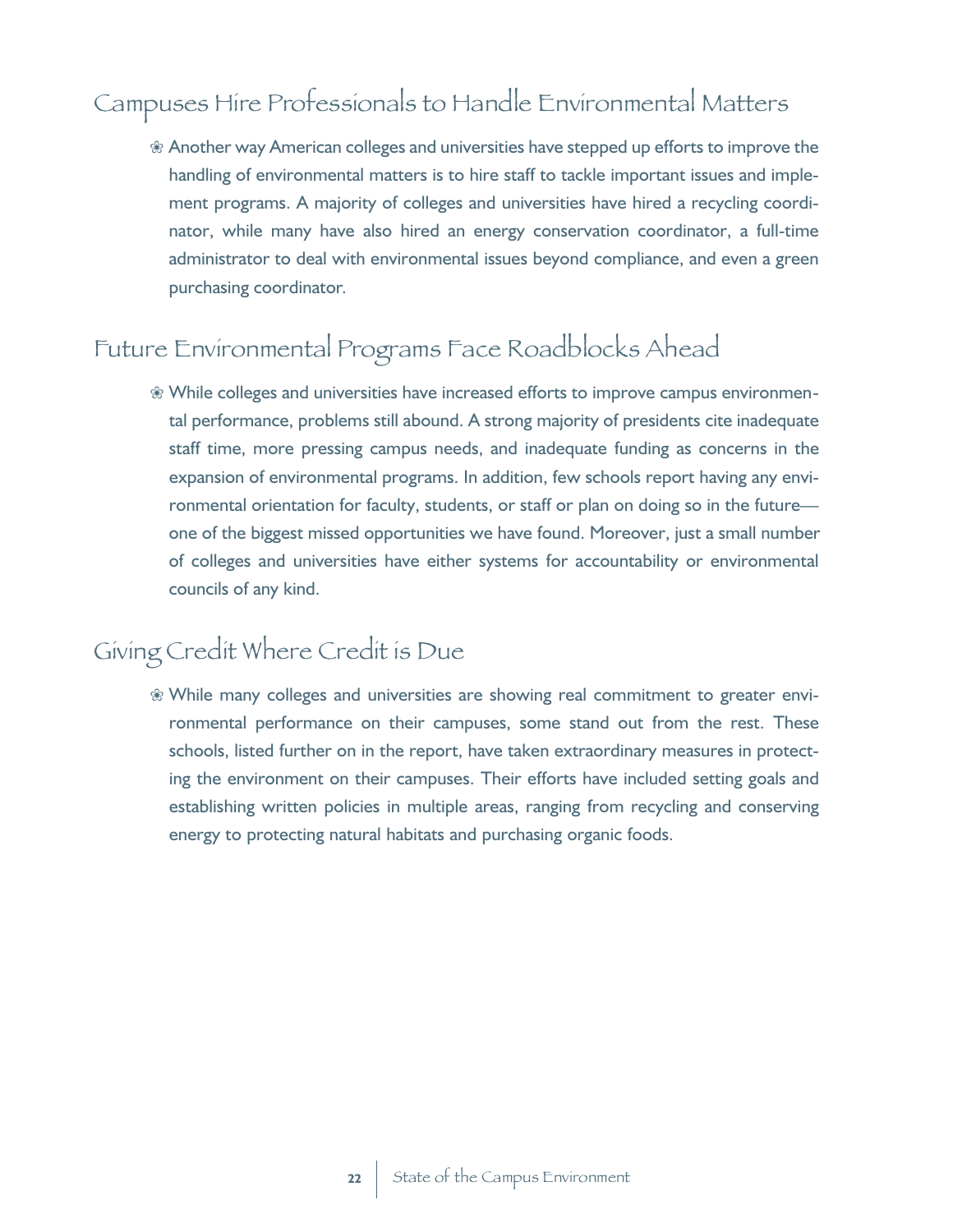# **Reasons Schools Develop and Implement Environmental Programs**

# **Role of Various Factors in the Development of Environmental Programs**

|                                                                                    | <b>TOTAL</b> | 2-YFAR<br><b>DEGREE DEGREE</b> | 4-YFAR |
|------------------------------------------------------------------------------------|--------------|--------------------------------|--------|
| Feel environmental programs fit<br>in with the culture and values of<br>the campus | 64%          | 59                             | 67     |
| Have found environmental pro-<br>grams are good public relations                   | 47           | 39                             | 52     |
| Have found them to be<br>cost-effective                                            | 40           | 39                             | 41     |
| Have found environmental<br>programs help recruit students                         |              |                                | 20     |

Why do schools offer environmental programs? A key reason, according to a majority of college presidents (64%), is that environmental programs fit the culture and values of campus life. College presidents also cite environmental programs as good public relations tools (47%) and as cost-effective programs (40%). Some select schools, almost two in 10 (17%), even say that offering environmental programs helps them recruit students. Public relations and student recruiting are cited more by four-year schools than two-year schools.

## **Role of Various Factors in Shaping Environmental Programs**

|                         | <b>TOTAL</b> | 2-YFAR | 4-YFAR<br><b>DEGREE DEGREE</b> |
|-------------------------|--------------|--------|--------------------------------|
| Government regulations  | 60%          | 66     | 56                             |
| <b>Student interest</b> | 47           | 29     | 56                             |
| <b>Faculty interest</b> | 49           | 42     | 43                             |
| <b>Staff interest</b>   | 50           | 42     | 54                             |
| Alumni interest         | 8            |        | 8                              |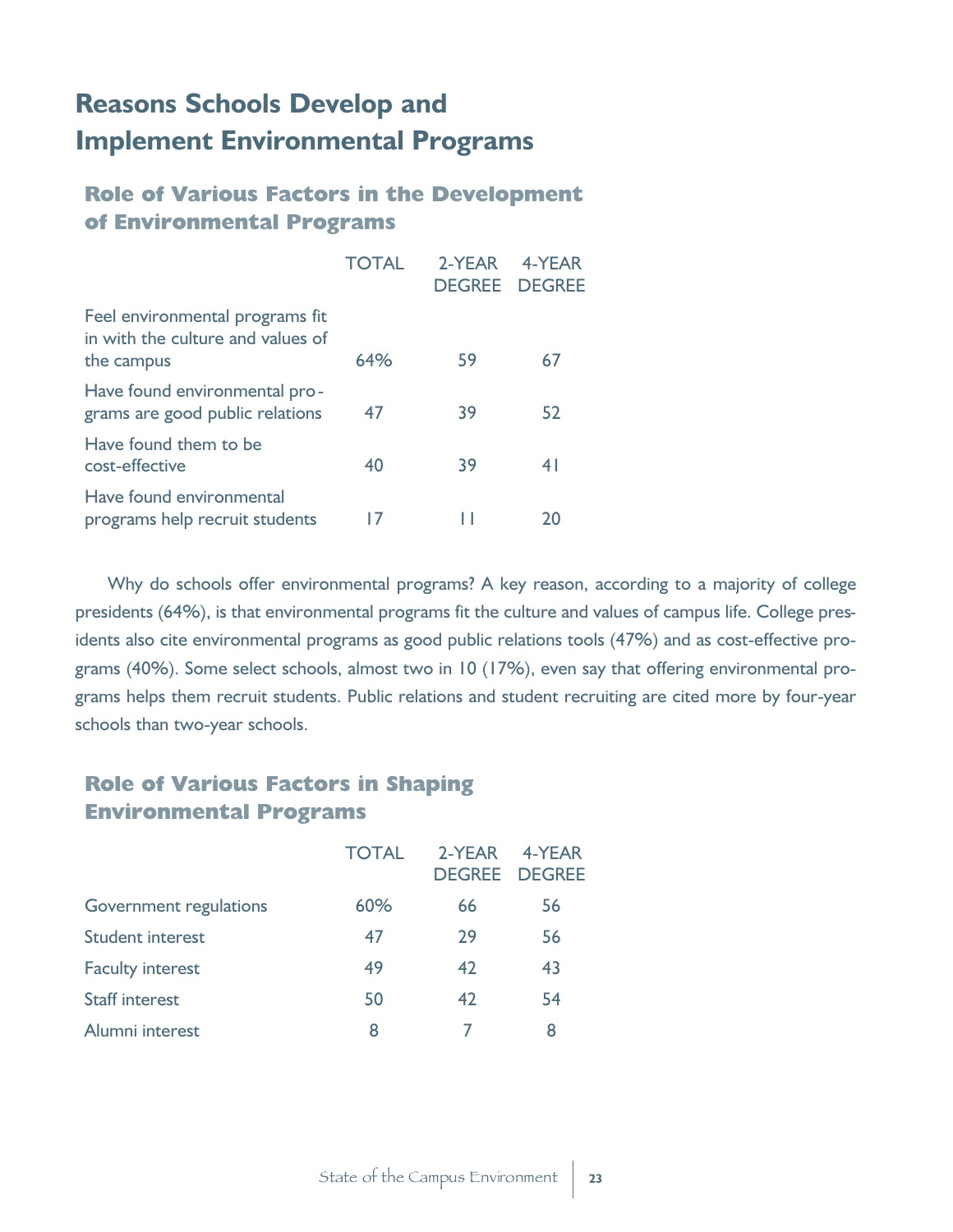#### **When Environmental Programs Began**

|                                         | <b>ALL SCHOOLS</b> |
|-----------------------------------------|--------------------|
| Were started within the past year       | 16%                |
| Were started within the past five years | 40                 |
| Were started more than five years ago   | 30                 |

Another motivating factor is government regulations. A majority of presidents (60%) say that government regulations have played a role in shaping their environmental programs. Government regulations play a much greater role in public schools (73%) than private ones (46%). In addition, near majorities say that staff (50%), faculty (49%), and student interest (46%) motivate their schools to implement environmental programs. Just 8 percent of college and university presidents say alumni interest has played an important role in encouraging their campuses to implement environmental programs. Student, faculty, and staff interests are a larger factor at four-year schools, while government regulations play a larger role at two-year schools.

Many campus environmental programs came about relatively recently. On average, more than half (56%) of campus environmental initiatives were started in the past five years, including 16 percent that were started within the last year. An average of 30 percent of environmental programs commenced more than five years ago.

# **Written Environmental Policies**

#### **Types of Written Policies Schools Have**

|                                                           | <b>TOTAL</b>    | 2-YEAR<br><b>DEGREE</b> | 4-YEAR<br><b>DEGREE</b> |
|-----------------------------------------------------------|-----------------|-------------------------|-------------------------|
| <b>Promote environmental responsibility</b>               |                 |                         |                         |
| <b>Currently have</b>                                     | 27%             | 23                      | 30                      |
| Plan to have                                              | 16              | $\overline{14}$         | 17                      |
| Don't Have                                                | 54              | 62                      | 49                      |
| Environmental responsibility part of the academic mission |                 |                         |                         |
| <b>Currently have</b>                                     | 21              | 4                       | 24                      |
| Plan to have                                              | $\overline{13}$ | 12                      | 4                       |
| Don't Have                                                | 6 <sup>1</sup>  | 71                      | 56                      |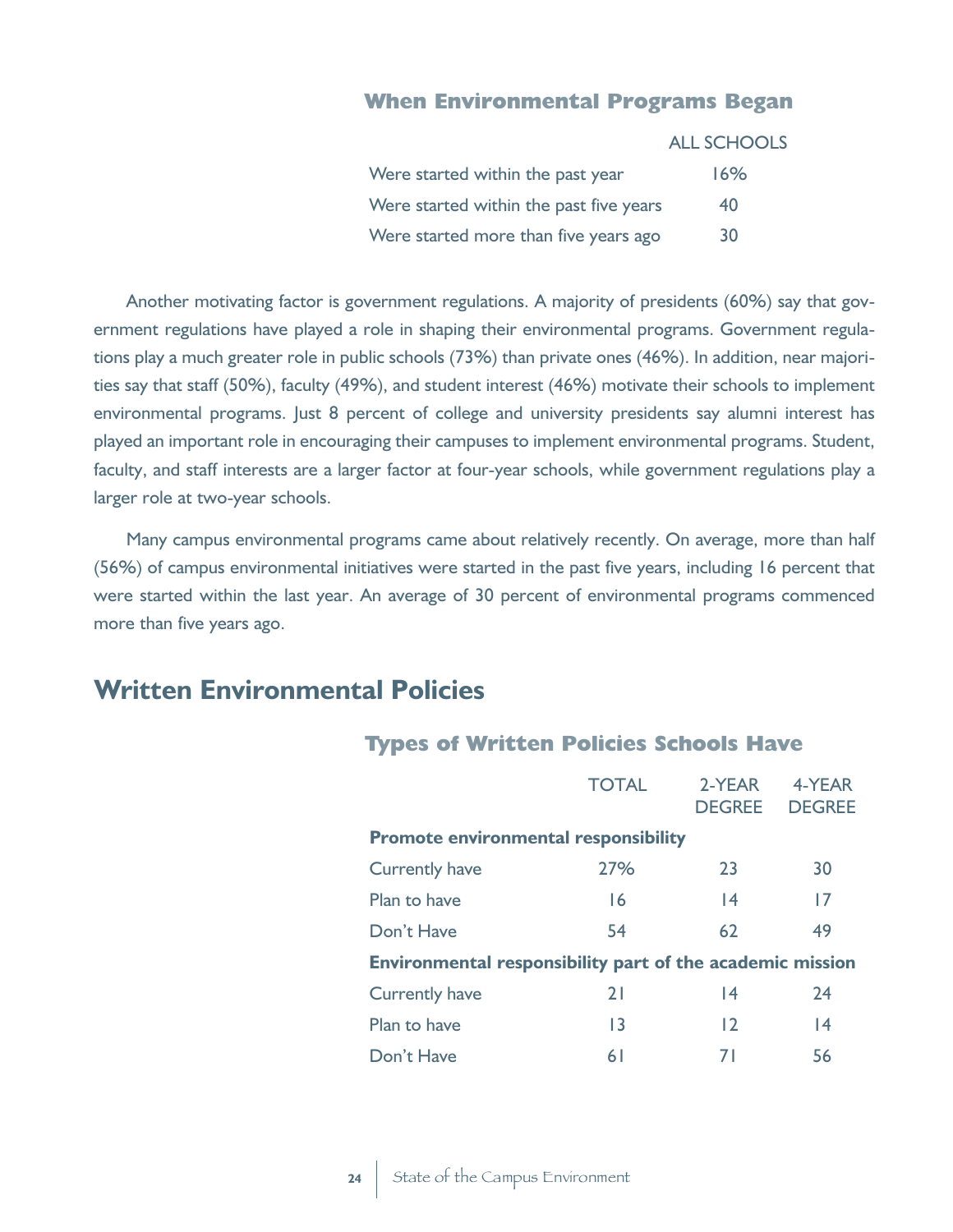For many schools, environmental protection fits well into their culture and values and they set goals and put policies in writing which reflect that. Presidents were asked about two types of general written commitments: promoting environmental responsibility and including environmental responsibility as part of the academic mission. More than four in 10 schools (43%) either have a written commitment to promote environmental responsibility or have plans to develop one.

# **Goals Set for Improving Environmental Responsibility**

|                                                         | <b>TOTAL</b>   | 2-YEAR<br><b>DEGREE</b> | 4-YEAR<br><b>DEGREE</b> |
|---------------------------------------------------------|----------------|-------------------------|-------------------------|
| <b>Conserving energy</b>                                | 64%            | 57                      | 67                      |
| Environmental performance<br>in the design of buildings | 64             | 57                      | 68                      |
| Reducing solid waste &<br>maximizing recycling          | 56             | 53                      | 58                      |
| <b>Protecting habitats</b>                              | 47             | 4 <sup>1</sup>          | 51                      |
| Purchasing environ. sound goods                         | 47             | 39                      | 51                      |
| <b>Reducing pollution</b>                               | 44             | 32                      | 50                      |
| <b>Conserving water</b>                                 | 4 <sub>1</sub> | 29                      | 47                      |
| Making environmentally<br>responsible investments       | 29             | 27                      | 30                      |
| Purchasing organic food                                 | 9              | $\mathfrak{p}$          | $\overline{2}$          |
|                                                         |                |                         |                         |

Many schools also have written declarations promoting environmental protection as part of their academic mission. Over three in 10 (34%) colleges and universities either have a written declaration that educating students about environmental responsibility is part of their academic missions, or plan on developing one in the future. Four-year schools are more likely to have or plan to have these broad written policies than two-year schools.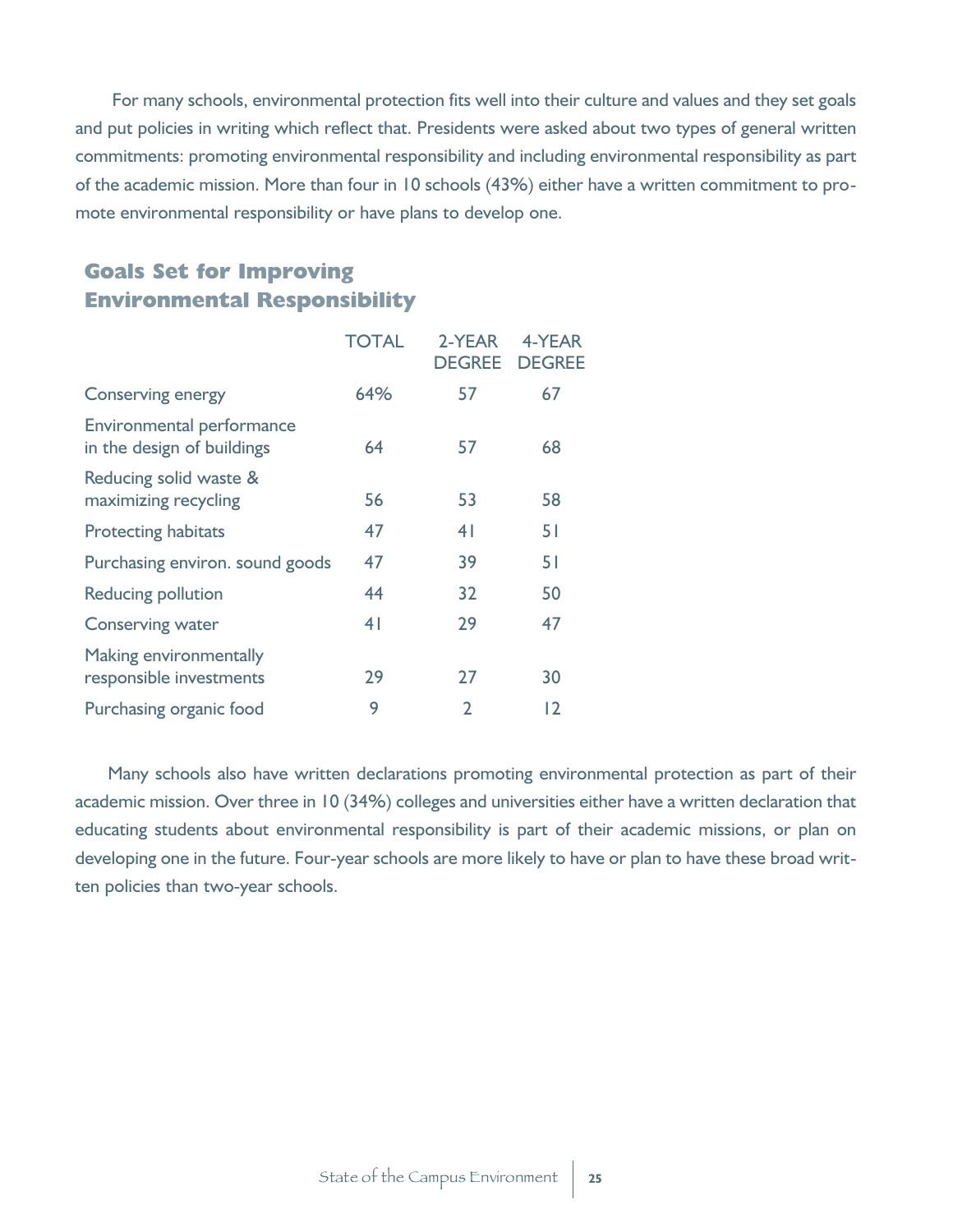## **Written Policies for Improving Environmental Responsibility**

|                                                         | <b>TOTAL</b> | 2-YEAR<br><b>DEGREE</b> | 4-YEAR<br><b>DEGREE</b> |
|---------------------------------------------------------|--------------|-------------------------|-------------------------|
| <b>Conserving energy</b>                                | 37%          | 28                      | 42                      |
| Environmental performance<br>in the design of buildings | 37           | 29                      | 4 <sup>1</sup>          |
| Reducing solid waste &<br>maximizing recycling          | 40           | 33                      | 44                      |
| <b>Protecting habitats</b>                              | 23           | 17                      | 27                      |
| Purchasing environ.<br>sound goods                      | 22           | 12                      | 27                      |
| <b>Reducing pollution</b>                               | 24           | Н                       | 31                      |
| <b>Conserving water</b>                                 | 21           | П                       | 25                      |
| Making environmentally<br>responsible investments       | 15           | $\overline{0}$          | 18                      |
| Purchasing organic food                                 | 5            |                         | 7                       |

Many schools have written policies or standards that cover a range of environmental concerns from energy conservation to recycling to protecting natural habitats. Even more schools, while not formalizing their environmental policies in writing, do regularly set and review their environmental goals. Schools are most likely to have written policies and review goals for conserving energy and the environmental performance in the design of buildings, two activities that most directly affect the financial bottom line. Colleges are also more likely to perform the highly visible task of reducing solid waste and maximizing recycling. Other activities that receive attention from many school policy makers include protecting natural habitats, purchasing environmentally sound goods, reducing pollution, conserving water, and even making environmentally sound investments.

Four-year schools are more likely to both set and review goals and have written policies for these activities. In terms of setting goals, four-year schools are more likely to set goals for conserving water, reducing pollution, purchasing environmentally sound goods, purchasing organic foods, and environmental performance in the design of buildings. Four-year schools are more likely to have written policies than two-year schools in every area.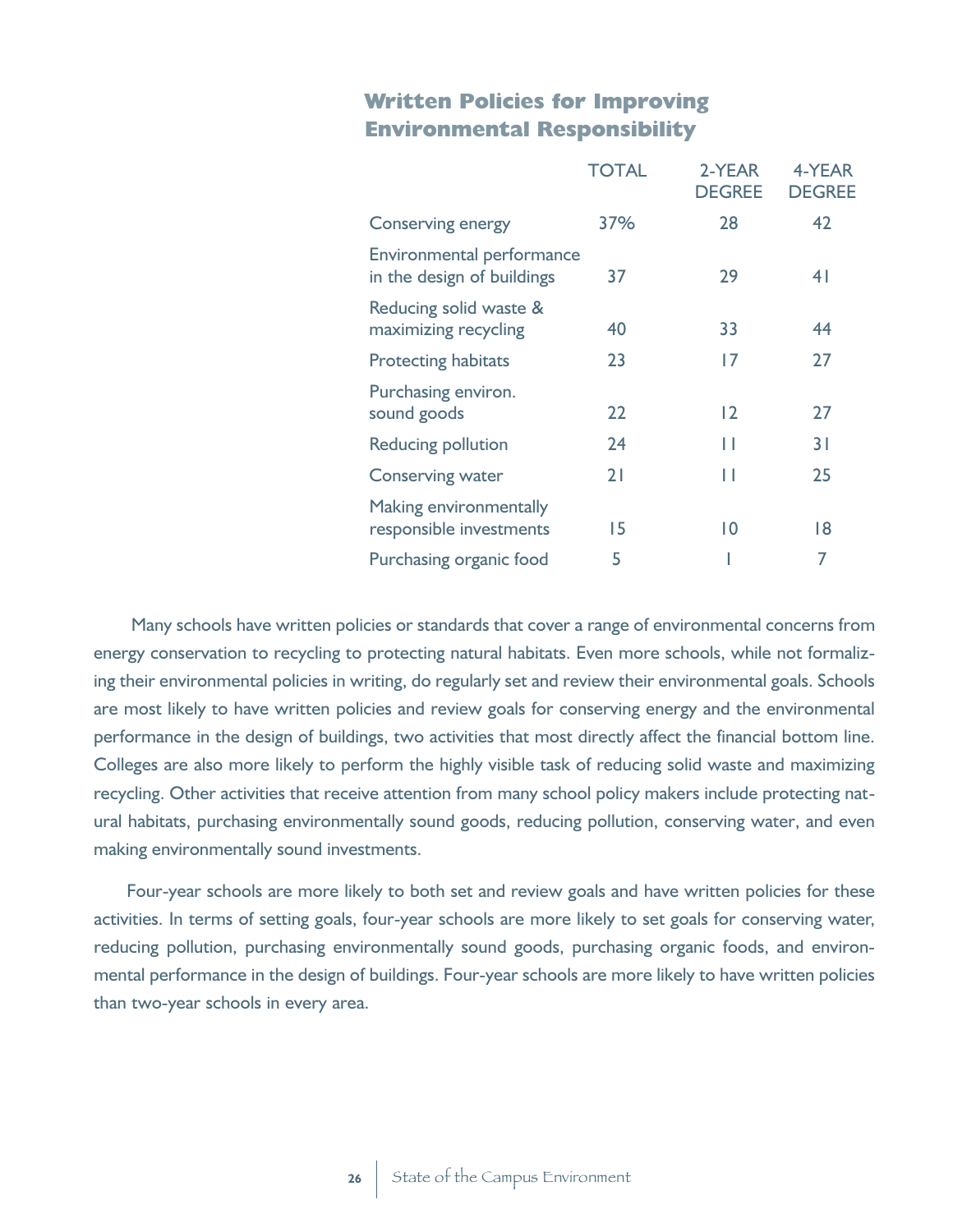# **Schools with Goals and Written Policies to Buy Organic Foods in All Campus Units**

**(Schools listed alphabetically)**

Bates College College of the Atlantic New Mexico State University at Carlsbad Northland College Union Theological Seminary

In addition, some exceptional schools purchase organic food. Not only has this select group of colleges set goals for purchasing organic foods, they are also currently purchasing organic foods in all campus units. These colleges are located across the country, with schools on both the East and West coasts and in both the North and the South.

# **Plans to Set More Goals and Create Written Policies for Environment**

|                                                                                        | <b>WRITTEN</b><br><b>POLICIES</b> | <b>SETTING</b><br><b>GOALS</b> |
|----------------------------------------------------------------------------------------|-----------------------------------|--------------------------------|
| Percent who plan to do more towards setting goals<br>and establishing written policies |                                   |                                |
| Reducing solid waste and<br>maximizing recycling                                       | 18%                               | 25                             |
| <b>Conserving energy</b>                                                               | 9                                 | 24                             |
| Environmental performance<br>in the design of buildings                                | 16                                | 18                             |
| Reducing pollution                                                                     | $\overline{14}$                   | 15                             |
| Protecting natural habitats                                                            | 3                                 | 4                              |
| Purchasing environmentally<br>sound goods                                              | 2                                 | 3                              |
| <b>Conserving water</b>                                                                | 15                                | 17                             |
| Making environmentally<br>responsible investments                                      | 8                                 | $\overline{0}$                 |
| Purchasing organic food                                                                | 4                                 | 5                              |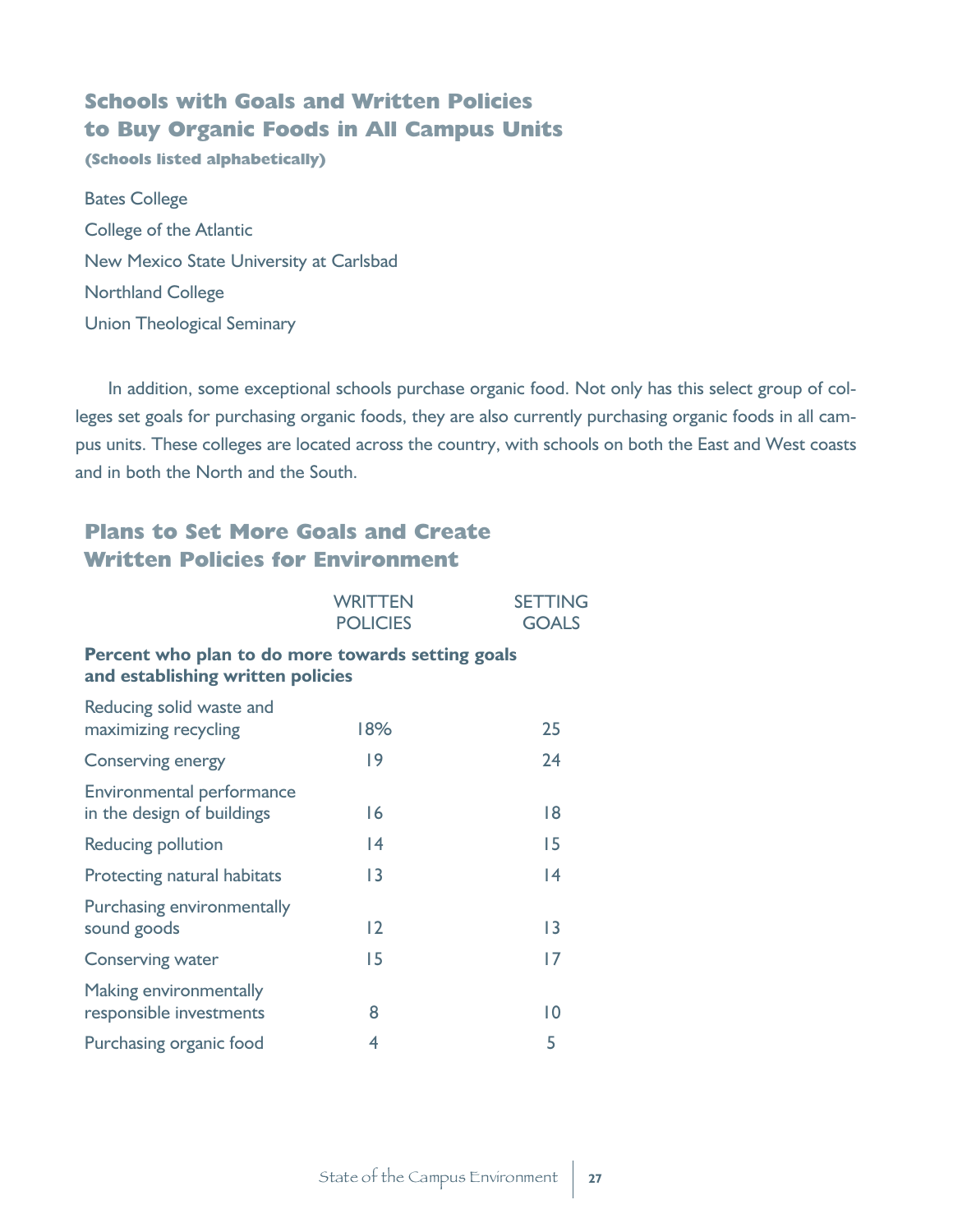While a lot is going on in schools at the policy level, more can be done to encourage future development of goals and written policies. One in four schools or fewer say they plan to develop written policies or regularly set and review environmental goals for their campus. In terms of written policies, conserving energy and reducing solid waste and maximizing recycling comprise the activities for which campuses are most likely to do more. In all the other areas, schools have diminished intentions for more activities. Few schools plan on doing more to set and review goals. A quarter of campuses indicate that they plan to do more in recycling and conserving energy. Fewer schools plan to do more in the design of buildings, conserving water, reducing pollution, protecting natural habitats, purchasing environmentally sound goods, and making environmentally responsible investments. Almost no schools plan to do more in purchasing organic food. No differences exist in the likelihood to set and review goals in these areas among schools that currently accomplish these tasks and the ones that don't.

Colleges and Universities That Have Taken the Lead on Environmental Goals and Policies

## **Leading Schools for Environmental Goal-Setting and Environmental Policies (Schools listed alphabetically)**

Bates College Clackamas Community College College of the Atlantic Duke University Mississippi State University Oral Roberts University Paul Smith's College of Arts and Sciences Saint Francis College Slippery Rock University of Pennsylvania Union Theological Seminary University of Texas-Pan American Warren Wilson College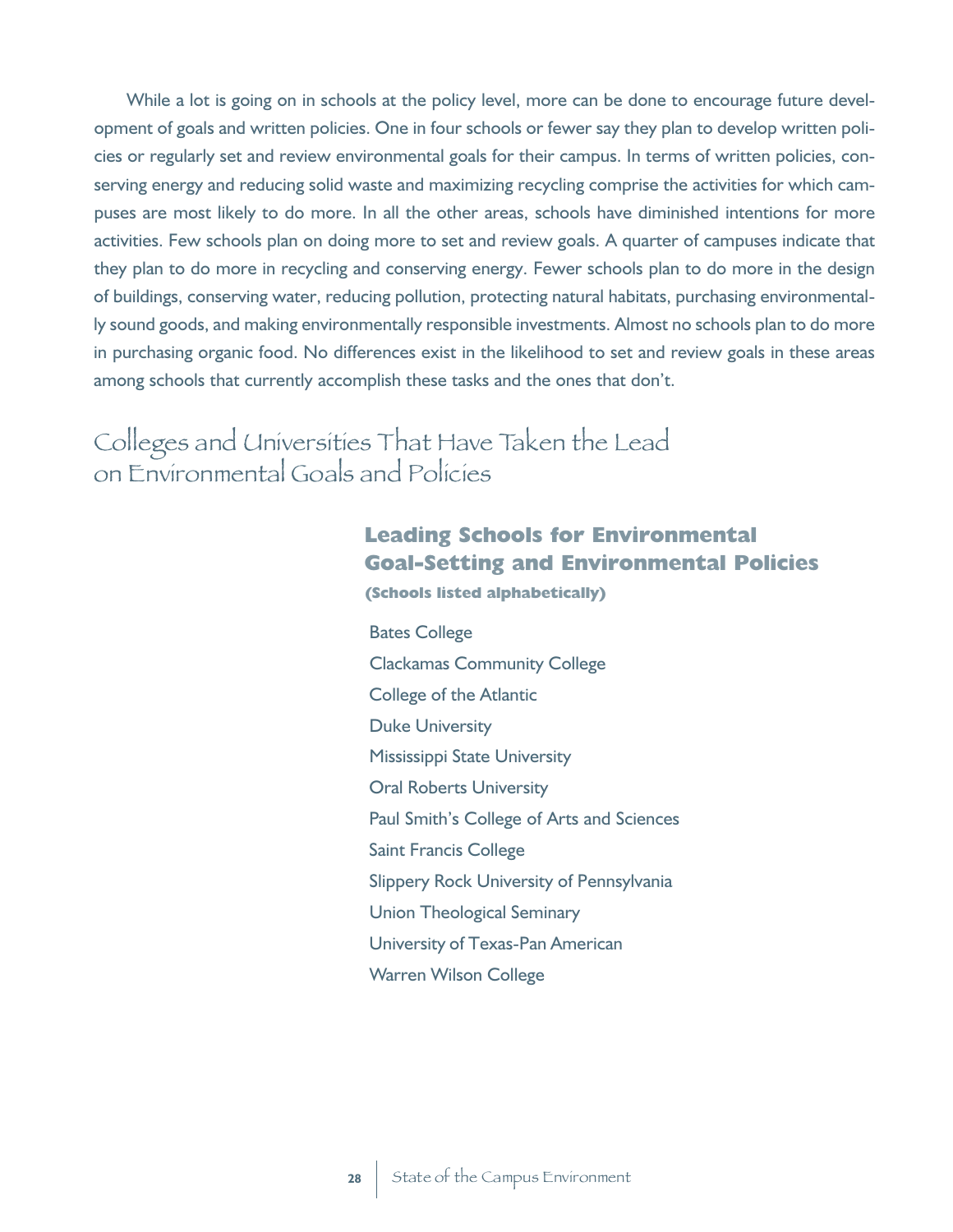Schools of all shapes and sizes have made commitments to environmental responsibility, but there are some noteworthy ones that have gone to particularly great lengths to ensure that the environment is part of their planning process. These schools have established a written declaration of commitment to environmental responsibility and have a written declaration that educating students about environmental responsibility is part of their academic mission. What's more, these schools have taken the lead in setting and reviewing goals and writing policies and standards for conservation and environmental issues. Schools that have made a special effort towards this planning process are located throughout the US and vary both in terms of size and the type of degree (4-year vs. 2-year) that they offer.

## **Leading Schools for Doing More with Goals and Written Policies for Environment**

**(Schools listed alphabetically)** Albany State University Aquinas College Bemidji State University Cal Tech — Pomona Carteret Community College Hellenic College Kean University Lane Community College Northwest College Northwest Indian College North Carolina Wesleyan Oberlin College Pensacola Junior College Rust College Saint Louis University SUNY — Stony Brook Mercer County Community College Warren Wilson College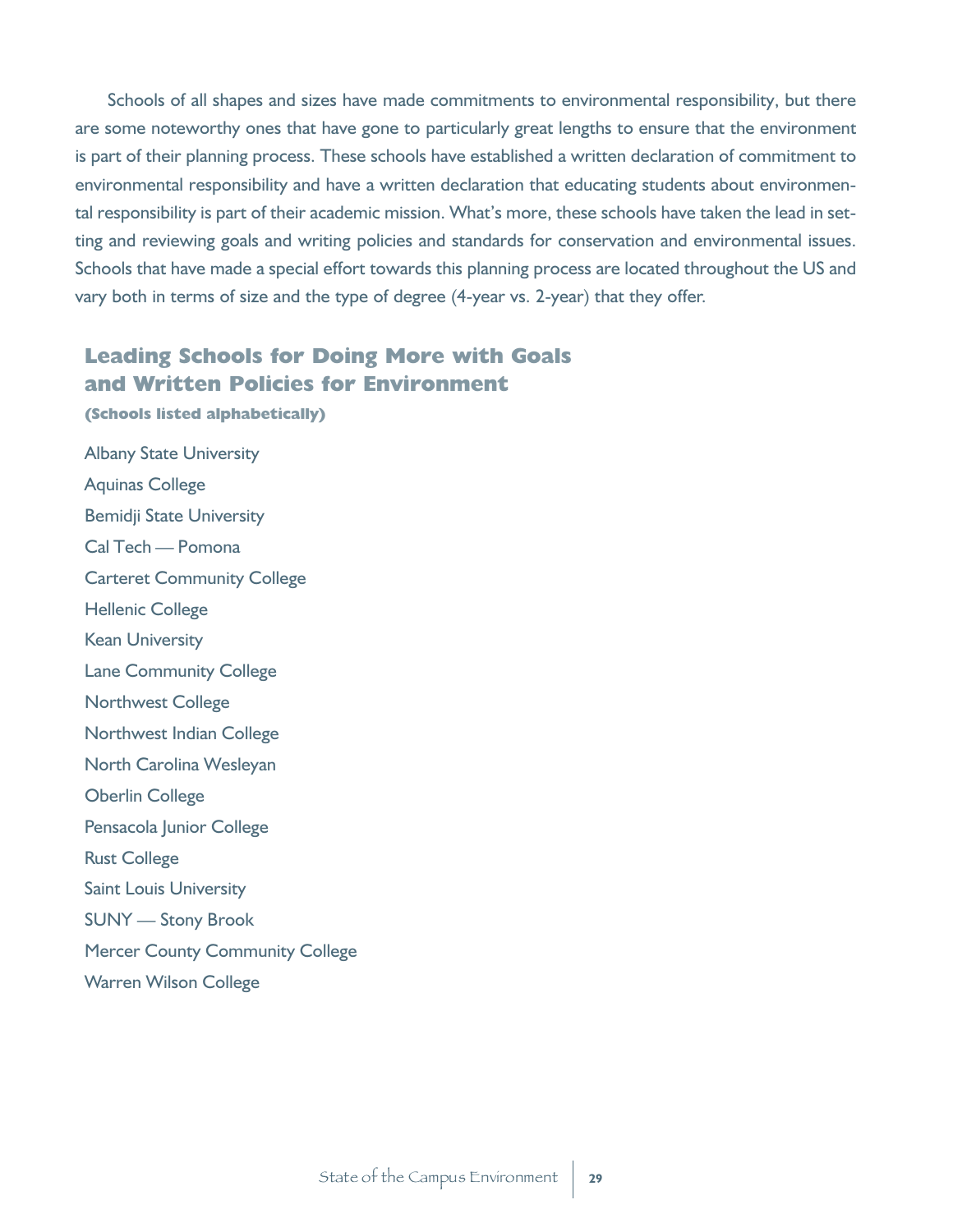There is another elite group of colleges and universities that are especially committed to doing more towards setting goals and creating written policies on environmental responsibility. Although some of these colleges have already taken steps towards establishing environmental policies and reviewing their goals, other colleges in this group have not yet begun to set environmental goals for their campuses. Again, this is a diverse group of schools both with regard to size and the type of degree that the schools offer. These schools are located in the East, Midwest, South and West, with each region holding similar representation.

# **Environmental Personnel on Campus**

#### **Staff Responsible for Handling Environmental Issues**

CURRENT FUTURE

#### **Percent who have each type of staff member or plan to have one in the future** A recycling coordinator 51% 51%

| $\sim$ . Tech can be coordinated.                                                             |    |  |
|-----------------------------------------------------------------------------------------------|----|--|
| An energy conservation coordinator                                                            | 36 |  |
| A full-time administrator who<br>manages environmental issues beyond<br>regulatory compliance | 71 |  |
| A green purchasing coordinator                                                                |    |  |

Many schools have hired people to head specific environmental tasks. A majority (51%) of schools have a recycling coordinator; while close to four in 10 (36%) have an energy conservation coordinator. Another 21 percent have a full-time administrator who manages environmental issues beyond regulatory compliance, and some schools (7%) even have a green purchasing coordinator. The challenge will come in encouraging schools that don't have these personnel to hire them. Only 6 percent plan to do more in employing energy coordinators, full-time administrators to deal with environmental issues, and green purchasing coordinators, and only 5 percent plan to do more in hiring a recycling coordinator.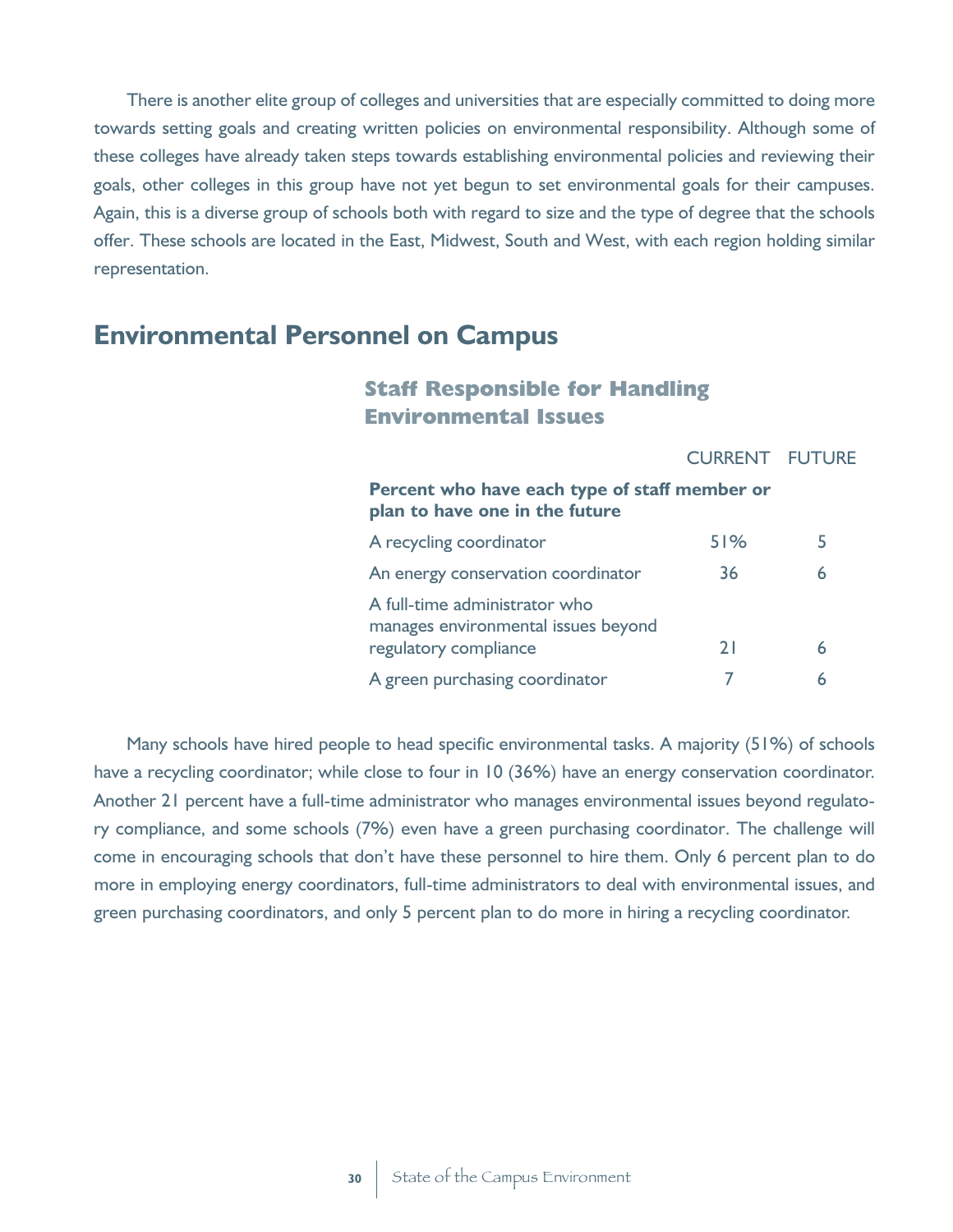# Schools That Have Taken the Lead on Hiring Environmental Personnel

# **Leading Schools for Employing Environmental Administrators and Coordinators (Schools listed alphabetically)**

Aquinas College Bemidji State University College of Lake County Dartmouth College Idaho State University Indiana State University New Mexico State University at Carlsbad SUNY Institute of Technology at Utica-Rome University of Oregon University of Rochester University of Vermont Warren Wilson College Worcester State College

Although most schools have made some efforts toward hiring personnel who deal with environmental issues, there is an elite group that have been particularly aggressive in this area. These colleges and universities commonly have a full-time administrator who manages environmental issues beyond regulatory compliance and coordinators in charge of recycling, energy conservation, and green purchasing. They are located mostly in the Northeast and Midwest, although some are located in the West and South.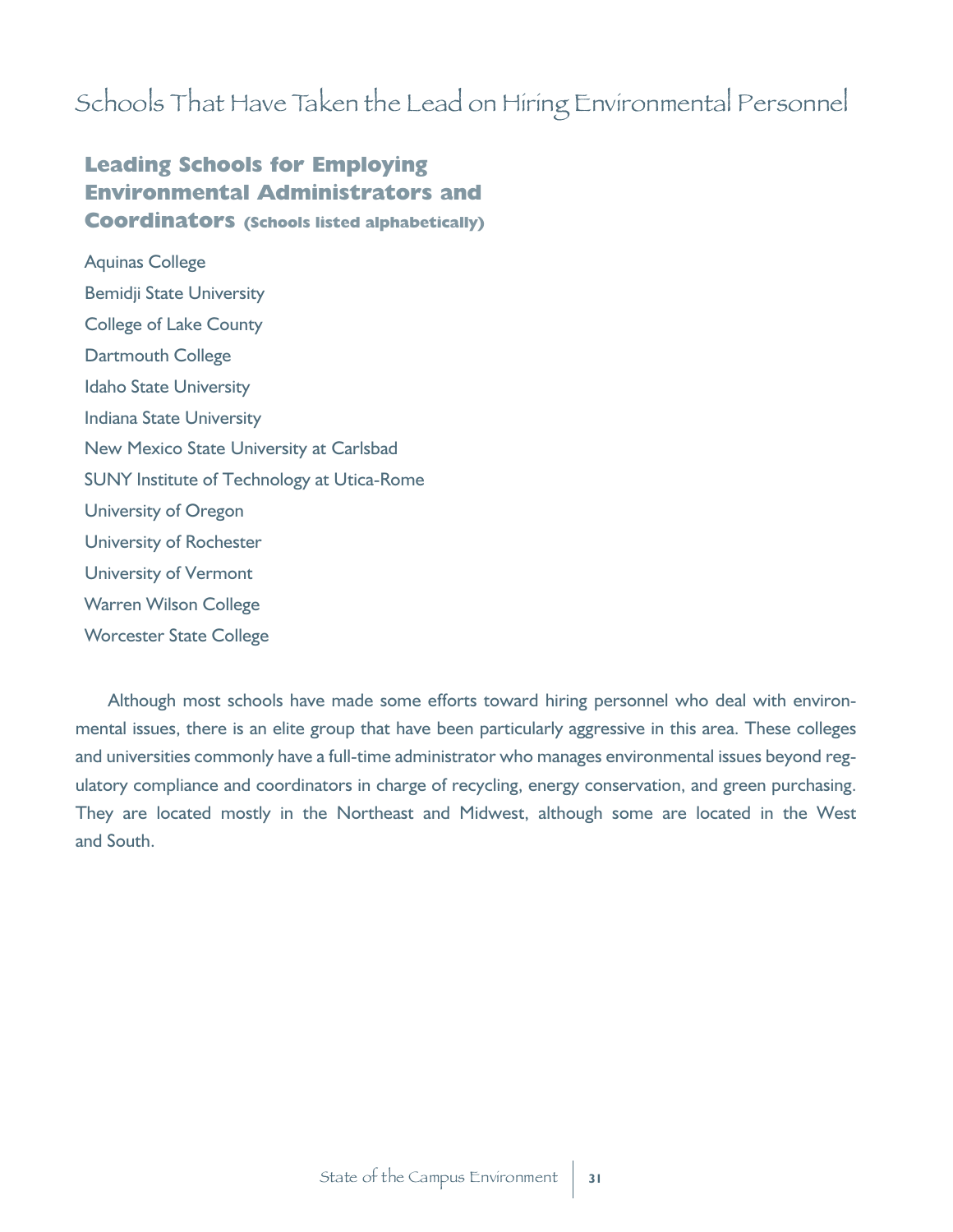# **Challenges to Expansion of Environmental Programs**

## **Challenges to Expanding Environmental Programs**

#### ALL SCHOOLS

### **Percentage of schools rating each as one of the biggest or a key challenge**

| Inadequate staff time                                                                           | 69% |
|-------------------------------------------------------------------------------------------------|-----|
| Concern that other campus needs<br>are more pressing                                            | 69  |
| Inadequate funding                                                                              | 63  |
| Inadequate information about what<br>problems to address and/or what strategies<br>to implement | 30  |
| Concern that environmental programs<br>are not cost-effective                                   | 31  |
| Disagreement about what problems<br>to address and/or what strategies<br>to implement           | 16  |
| Lack of commitment among mid-level<br>managers in key departments                               | 23  |
| Lack of faculty and staff interest in<br>participating in environmental programs                | 23  |
| Lack of commitment among<br>top-level administrators                                            | 22  |
| Lack of student interest in participating<br>in environmental programs                          | 22  |

Schools face a number of challenges to expanding their environmental programs. Most are resource based, including inadequate staff time (69%), other campus needs taking higher priority (69%), and inadequate funding (63%). Fewer presidents say that concerns about the cost-effectiveness of environmental programs (31%) and inadequate information about what problems to address and/or what strategies to implement (30%) are the biggest or key challenges. Less than two in 10 (16%) consider disagreement about what problems to address and what strategies to implement the biggest or a key challenge.

Lack of commitment among staff, faculty, and students does not rate as a major challenge in the expansion of environmental programs. Slightly more than two in 10 presidents consider the lack of com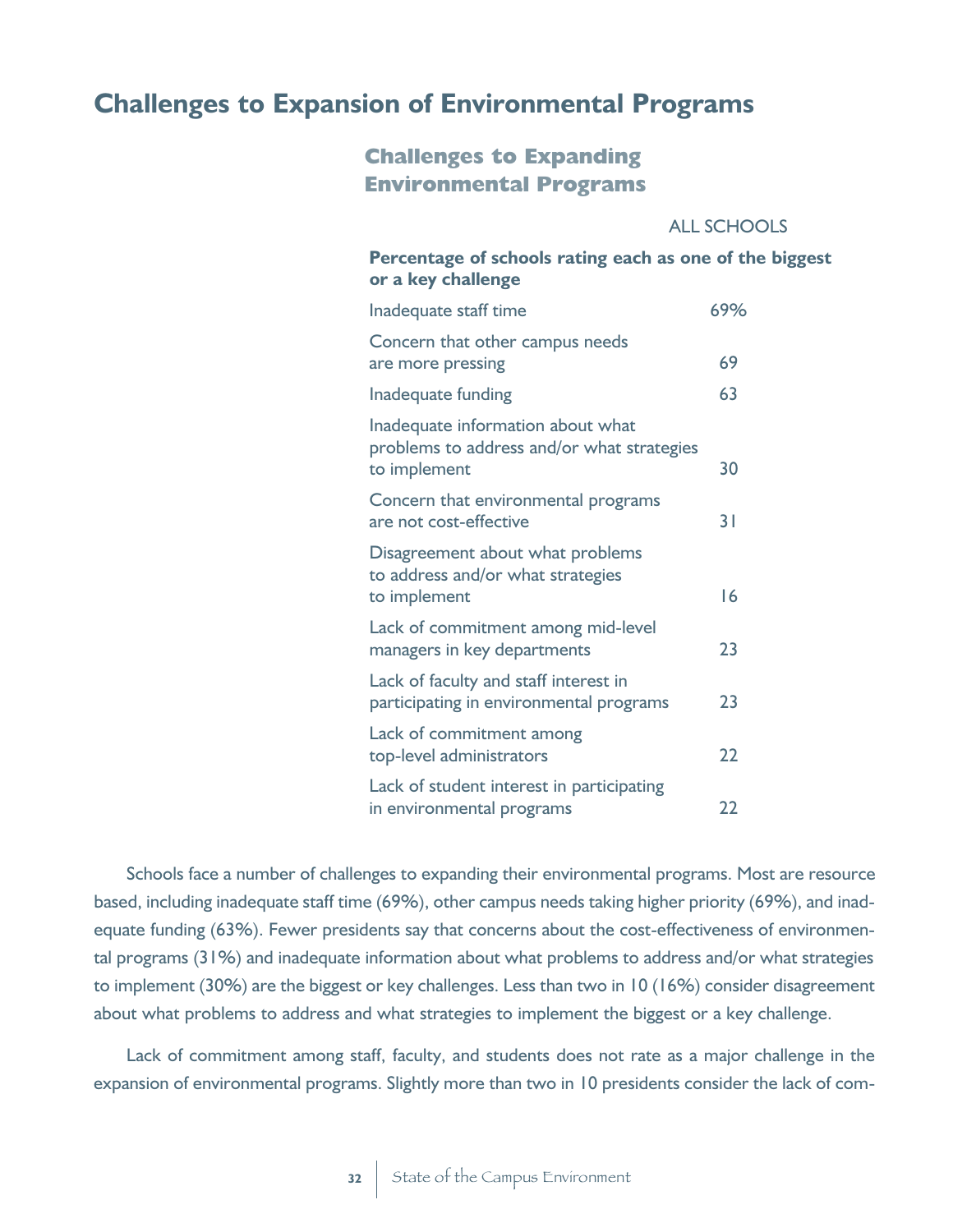mitment among mid-level managers in key departments, lack of faculty and staff interest in participating in environmental programs, lack of commitment among top-level administrators, and lack of student interest in participating in environmental programs as the biggest or key challenges to expanding environmental programs. Public schools rate the lack of faculty and staff interest in participating in environmental programs (27%) higher than private ones (18%).

# **Orientation and Accountability**

#### **Current or Future Environmental Orientation Programs**

|                                                                                           | <b>CURRENT</b> | <b>FUTURE</b> |  |
|-------------------------------------------------------------------------------------------|----------------|---------------|--|
| Percent who offer various orientation programs<br>and have plans to do more in the future |                |               |  |
| <b>Students</b>                                                                           | 13%            | 9             |  |
| <b>Staff</b>                                                                              | 13             | ш             |  |
| Faculty                                                                                   |                |               |  |

Areas for improvement include offering orientation programs, creating systems for accountability, and establishing environmental councils. Only a small group of campuses offer orientation sessions on campus environmental programs to students (13%), staff (13%), or faculty (11%), with a similarly small number planning to do more in the future. Four-year colleges and universities are more likely than twoyear schools to offer students an orientation session about campus environmental programs. A similar percentage of two- and four-year schools offer orientation programs for staff and faculty.

Likewise, only a few schools have systems for accountability. Currently, fewer than one in 10 (8%) hold campus units accountable for environmental performance through incentives, and/or penalties. Almost eight in 10 (78%) do not hold campus units accountable while 14 percent do not give an answer. Public schools and four-year institutions require more accountability than their private and two-year counterparts. Few colleges and universities (8%) have future plans to do this. Schools that currently hold all campus units accountable for meeting environmental standards show more desire to do so in the future than schools that currently have no accountability system. Those most likely to hold units more accountable include large schools and schools with large research budgets.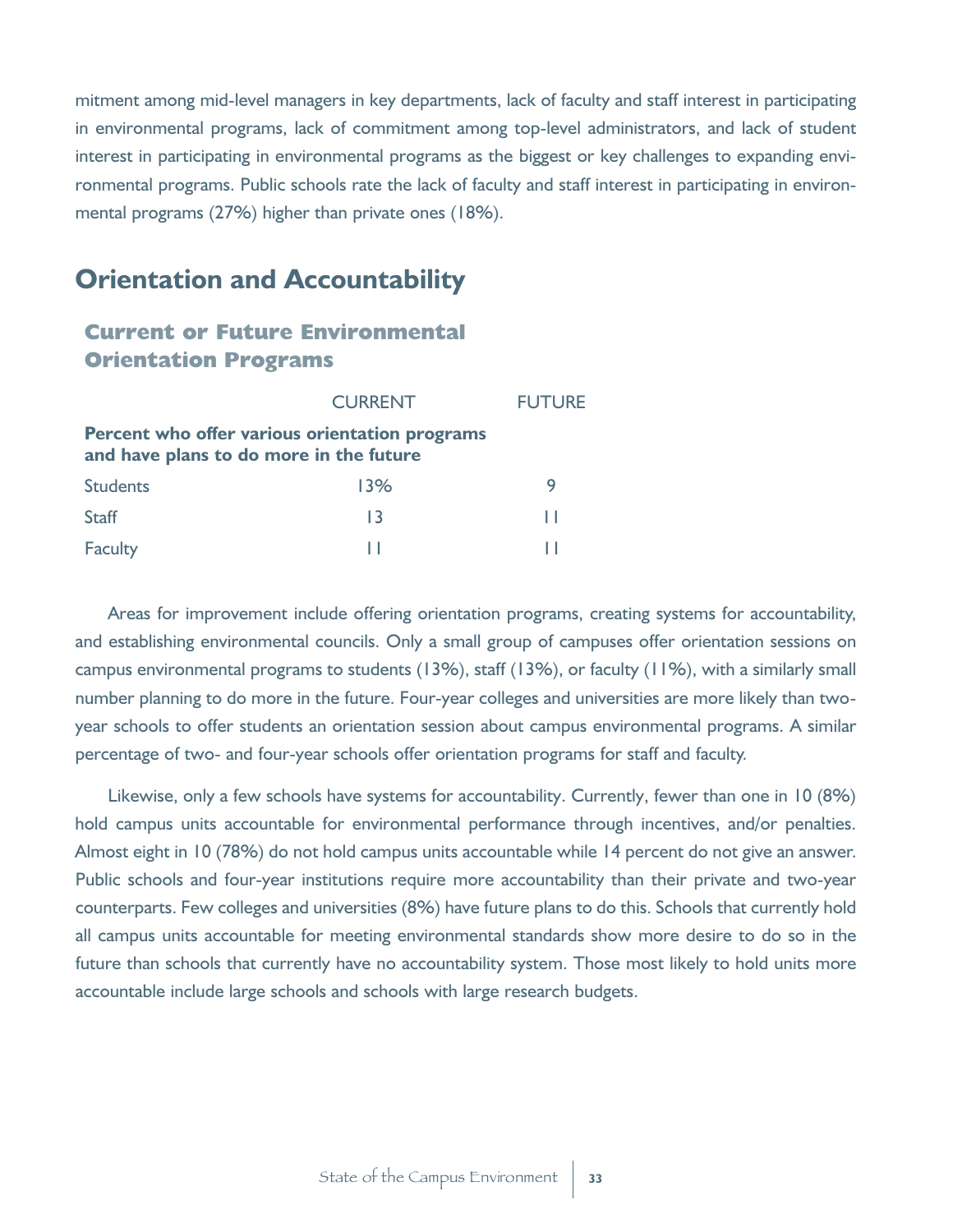## **Schools with Environmental Accountability Standards in All Campus Units (Schools**

**listed alphabetically)**

Bemidji State University Columbia University Life Chiropractic College West Marine Corps University New Mexico State University at Carlsbad Santa Ana College State University of New York at Albany Sul Ross State University The Ohio State University Newark Campus University of Colorado at Colorado Springs University of Nebraska at Omaha University of North Texas

## **Percentage of Schools That Have an Environmental Council or Task Force**

|                                                                                  | <b>TOTAL</b> | 2-YEAR<br><b>DEGREE</b> | 4-YFAR<br><b>DEGREE</b> |
|----------------------------------------------------------------------------------|--------------|-------------------------|-------------------------|
| Have an environmental<br>council or task force that<br>does not include students | 6%           | 6                       | 6                       |
| Have an environmental<br>council or task force that<br>does include students     | 18           | $\overline{12}$         | 2 I                     |
| Do not have any<br>environmental council or<br>task force                        | 64           |                         |                         |